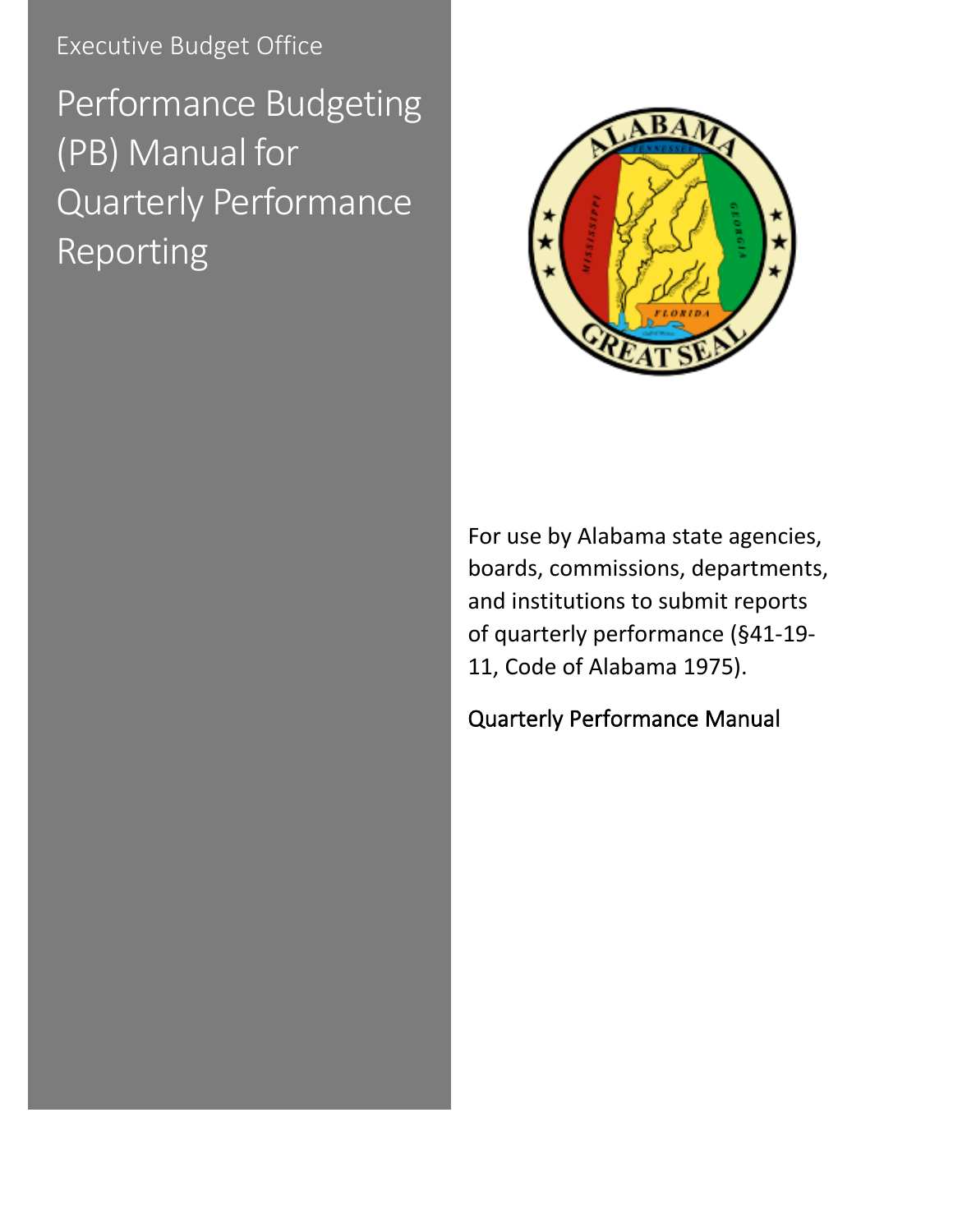# Table of Contents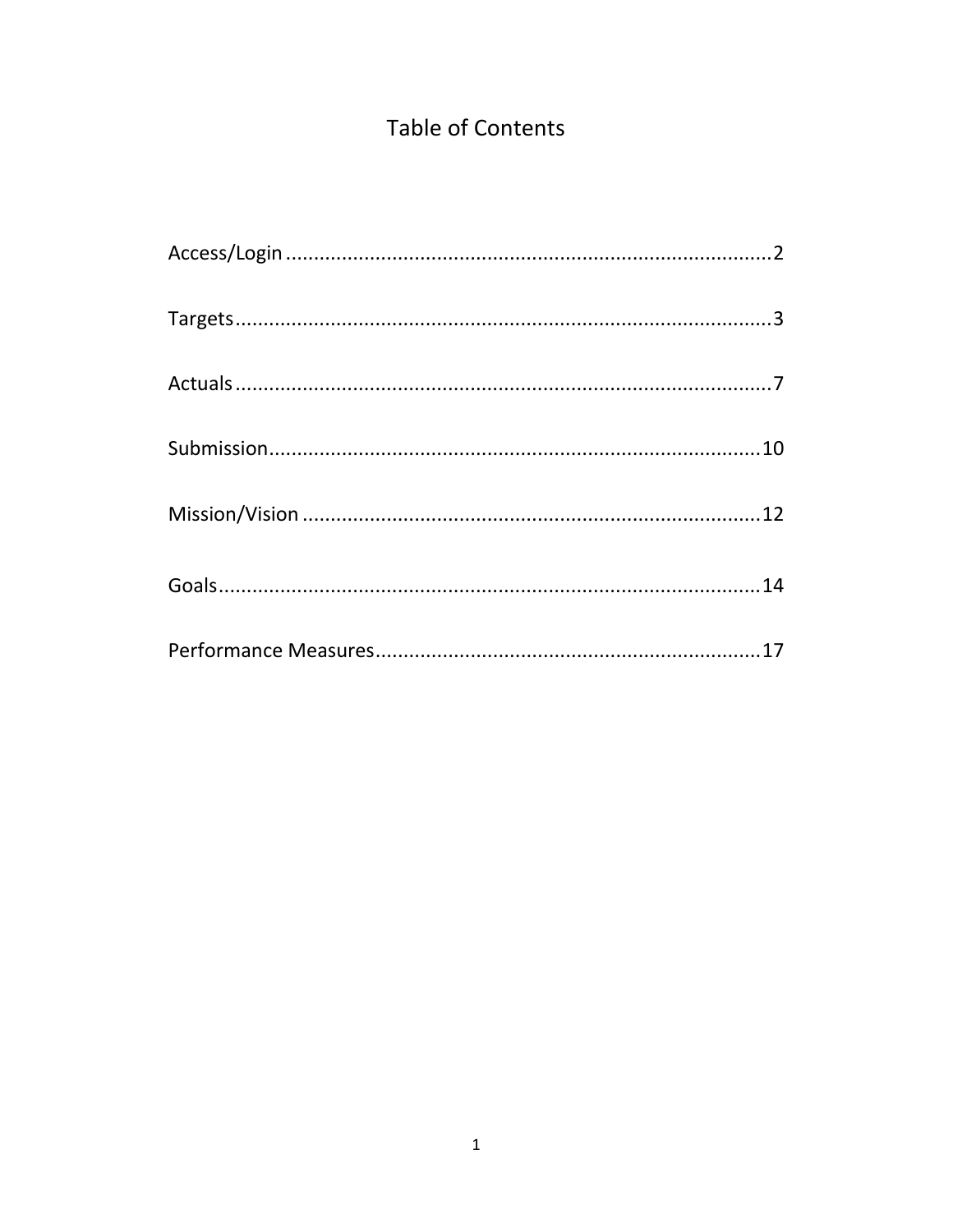## **STAARS PERFORMANCE BUDGETING**

## **QUARTERLY PERFORMANCE REPORTING**

## **FOR ALL AGENCIES AND INSTITUTIONS**

Welcome to STAARS Performance Budgeting! Performance Budgeting is the system of record for budgeting for the State of Alabama. The Quarterly Performance Report (QPR) is used by state agencies as a tool for planning and documenting performance. It is required that each state agency input a minimum of one goal and one performance objective. As directed in Section 41-19-11 of the Budget Management Act (Code of Alabama 1975), each state agency/department is required to submit a performance report. These requirements will be accomplished through Performance Budgeting. This guide will walk users through the process of inputting annual and quarterly data.

## **TO ACCESS STAARS PERFORMANCE BUDGETING (PB):**

Access to two different areas of STAARS will be required. The QPR data will be completed in the Performance Budgeting application. Once all forms are complete, access to STAARS infoAdvantage will be necessary to run the QPR report generated in the application. Please contact STAARS Support at 334 353-9000 or [financialsystems@comptroller.alabama.gov](mailto:financialsystems@comptroller.alabama.gov) for access.

- To access Performance Budgeting (PB): [https://budget.staars.alabama.gov](https://budget.staars.alabama.gov/)
- To access reports in infoAdvantage : <https://staarsinfo.alabama.gov/BOE/BI>
- Agencies with access to STAARS Financials should access infoAdvantage through Financials.

\*Please contact **STAARS Support** at **334-353-9000** or **financialsystems@comptroller.alabama.gov** for login or password assistance.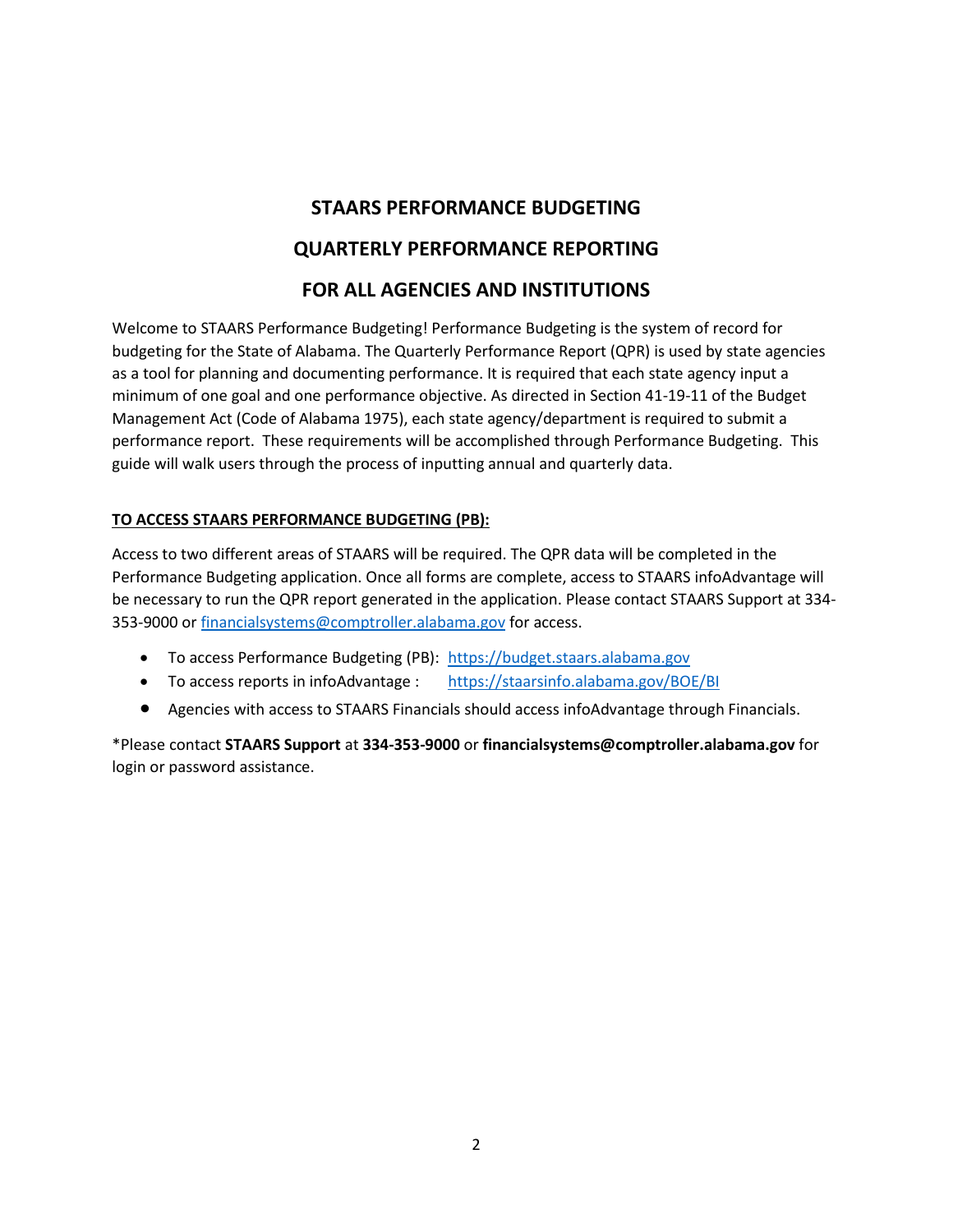## **Quarterly Performance Report (TARGETS)**

#### **I. TARGETS**

**Step 1.** Using the tool bar, click on **Budget Tasks,** then click **Formulate Budget Request** from the dropdown menu.

| Reference Data ▼<br>SBFS $=$               | Projection/Allocation =<br>Security $\sqrt{ }$ | Utilities $\overline{\phantom{a}}$ | Budget Tasks $\sqrt{ }$<br>Dashboards $\sim$ | Integration $\overline{\phantom{a}}$               |
|--------------------------------------------|------------------------------------------------|------------------------------------|----------------------------------------------|----------------------------------------------------|
| Site Map > Advantage Performance Budgeting |                                                |                                    | <b>Formulate Budget Request</b>              |                                                    |
|                                            |                                                |                                    | Execute Ouery                                |                                                    |
| <b>Advantage Performance</b>               |                                                |                                    | Rank Budget Requests                         |                                                    |
| <b>Budgeting</b>                           | Categories                                     |                                    | Budget Request Filter View                   |                                                    |
|                                            | Reference Data - This contains                 |                                    | Budget Reguest Inbox                         |                                                    |
|                                            | links to all the reference data in the         | SBFS -<br>SBES da                  | Advance Budget Request Stage                 | <b>Projection/All</b><br><b>Projection/Allocat</b> |

The **Budget Layout Selection** screen will appear.

#### **Step 2.** From the **Budget Layout Selection** screen, select **QPR Targets**.

| <b>Budget Layout Selection</b>                                                                          |                                             |  |  |  |
|---------------------------------------------------------------------------------------------------------|---------------------------------------------|--|--|--|
| Name:<br>Search<br>Code:<br>$\checkmark$<br>Layout Type:<br>Display 20 $\vert \vee \vert$ Items<br>Sort |                                             |  |  |  |
| Code                                                                                                    | <b>Name</b>                                 |  |  |  |
| Đ<br><b>OPR TARGETS</b>                                                                                 | <b>Quarterly Performance Targets</b>        |  |  |  |
| Đ<br>PS OPS PLAN BUD EXP                                                                                | PS Ops Plan-Expenditures & Transfer-Form 21 |  |  |  |
| Đ<br>PS OPS PLAN                                                                                        | PS Operations Plan - Form 20                |  |  |  |
| D<br><b>MONTHLY REV ESTIMATE</b>                                                                        | Monthly Revenue Estimate                    |  |  |  |
| D<br><b>ANNUAL REV ESTIMATE</b>                                                                         | Annual Revenue Estimate                     |  |  |  |
| Đ<br><b>BUDGET REVISION</b>                                                                             | Budget Revision - Forms 8 and 9             |  |  |  |
| Đ<br><b>OPERATIONS PLAN</b>                                                                             | <b>Operations Plan Forms 8</b>              |  |  |  |

The **Select Budget Request** screen will appear.

**Step 3**. Click **NEW** to create your targets. The Header page will appear.

|            | <b>Select Budget Request</b>       |                      |                                 |                         |                            |        |
|------------|------------------------------------|----------------------|---------------------------------|-------------------------|----------------------------|--------|
|            |                                    |                      |                                 |                         |                            |        |
|            | Layout Code: QPR TARGETS           | <b>Request Code:</b> | <b>Current Rank:</b>            | <b>Workflow Status:</b> | $\checkmark$               | Search |
|            | t Type: Generic V                  | Name:                | M<br>Stage:                     | Archive View:           | False $\blacktriangledown$ |        |
|            |                                    | Department:          |                                 |                         |                            |        |
| <b>New</b> | Edit Copy Header   Copy All   View | Delete<br>Save       | Display 20 $\vee$ Items<br>Sort |                         |                            |        |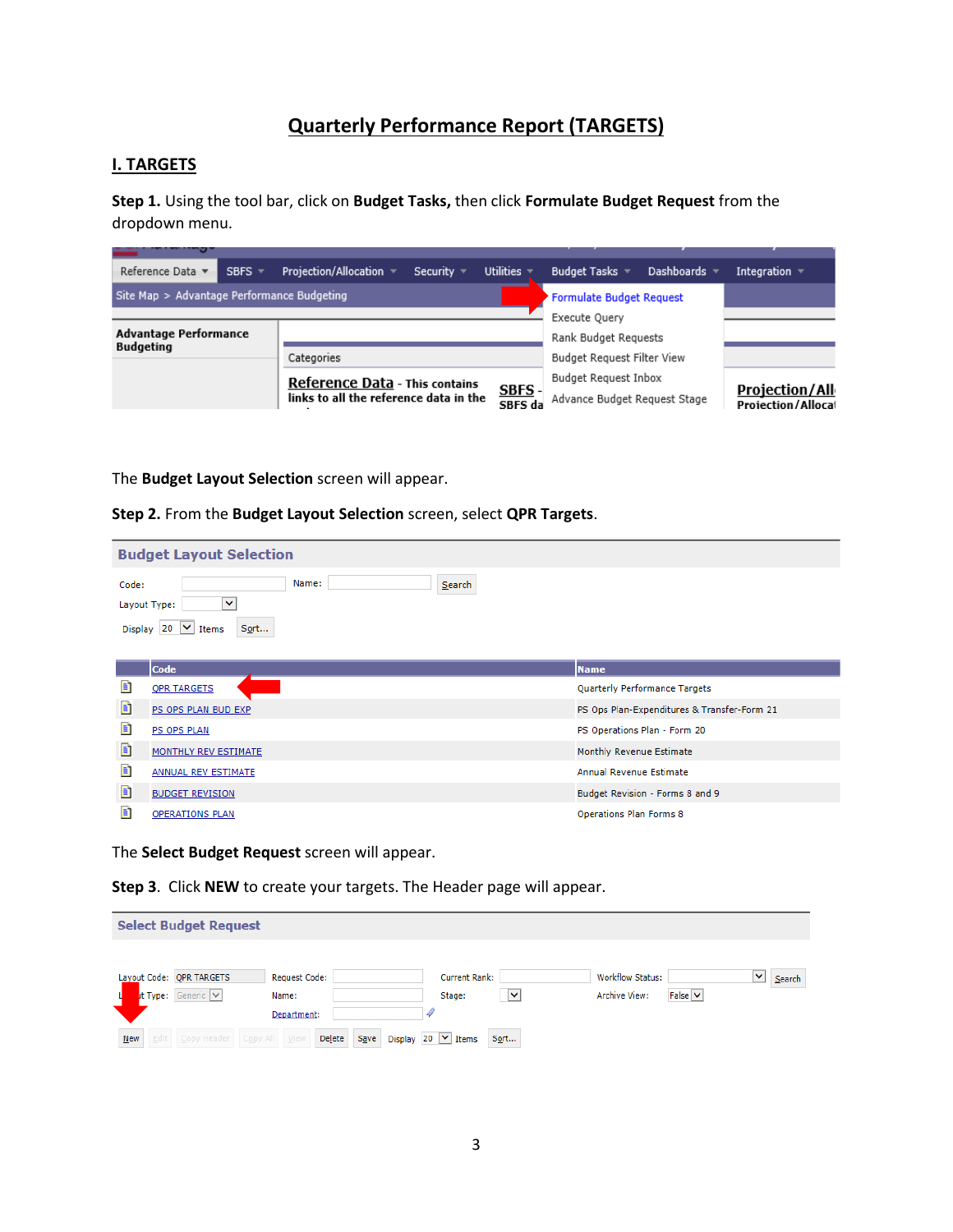**Step 4.** Complete the required fields in the **Budget Request Details** section by entering your agency information for the QPR Target Form as follows:

Enter the **Request Code** and the **Name** using the following format for both:

## **REQUEST CODE EXAMPLE: 069 QPRT 2022** DEPARTMENT NUMBER: **069 QPRT** UPCOMING FISCAL YEAR: **2022 NAME: 069 QPRT 2022 Create Budget Request** Expand All | Collapse All Budget Request Details [1] \* Request Code: 069 QPRT 20\*\* \* Name: 069 QPRT 20\*\*  $*$  Stage:  $1 -$ Ranking Type: 4-**Ranking Type:** Description: □ Budget Request Information - $\overline{=}$  Dimensions  $\overline{1}$  $\overline{\mathscr{L}}$ Department: 069

Go to top of page

**Step 5.** Enter the **Department** number in the **Dimensions** section at the bottom of the header page.

**Step 6.** Once complete, click **Save** at the top of the page. The **Action was Successful** message will appear.

| <b>GI Advantage</b>        |                                   |                        |
|----------------------------|-----------------------------------|------------------------|
|                            | Э                                 | Action was successful. |
| <b>Back</b><br>Save        |                                   |                        |
| <b>Edit Budget Request</b> | QPR Targets   Document Management |                        |
| <b>Notify</b>              |                                   |                        |

Supplementary tabs will appear that will allow you to enter the annual targets for each performance measure. The tabs are: **QPR Targets** and **Document Management**.

**NOTE:** There is no need to use the Document Management tab within Performance Measures. Documents (reports) will always be attached to the Operations Plan as a PDF. Since QPR does not move through workflow, if you chose to add documents to the Document Management tab, this would be a quick agency review before starting each quarterly report.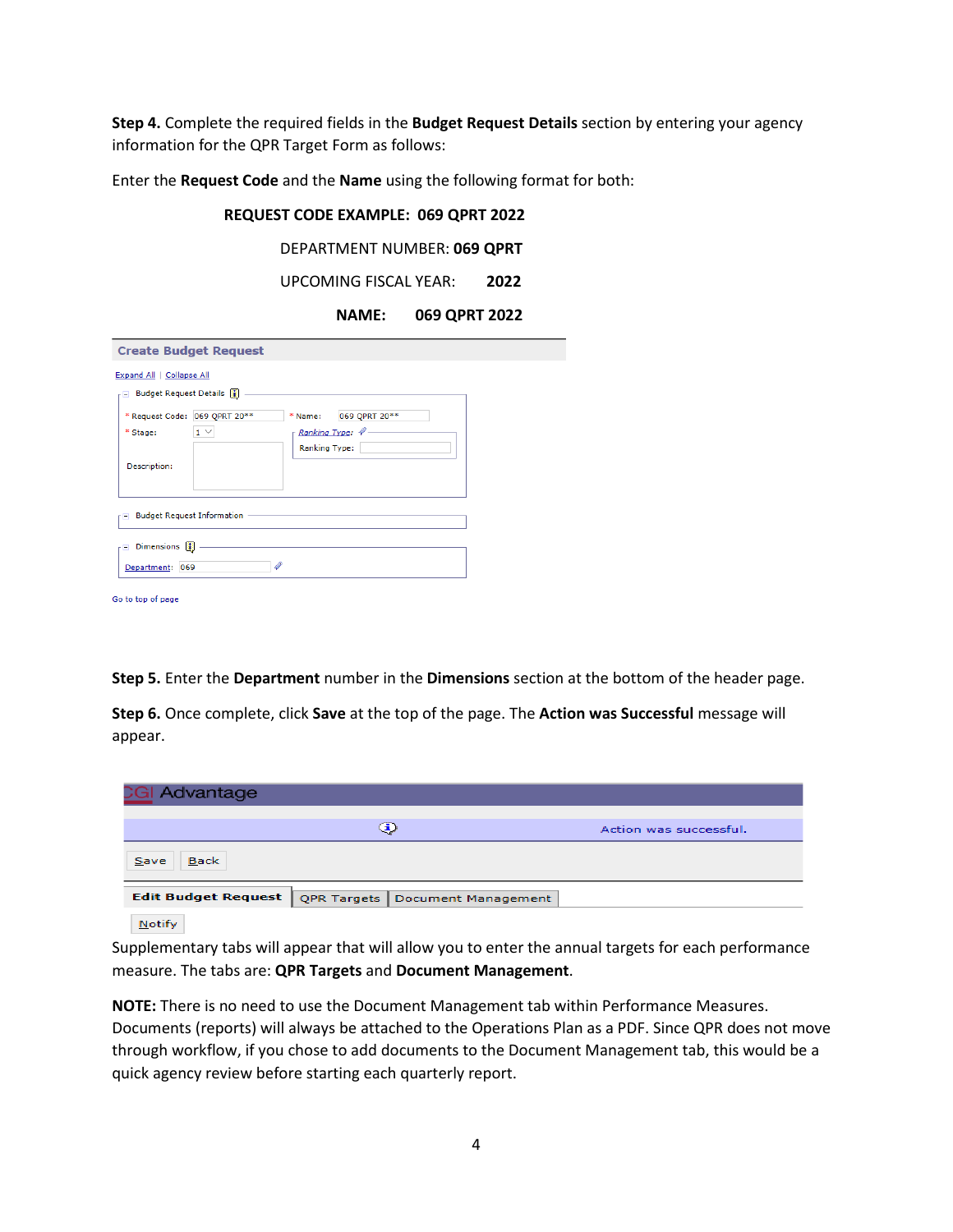### **\*IF THE QPR TARGET DATA FOR YOUR AGENCY DOES NOT POPULATE ON THE QPR TARGETS TAB, USE STEPS 7-9 TO POPULATE THE LINES. \***

**Step 7.** Click **New Item** to create a new target. Use the first line to begin entering the data.

| $Refr$         | Zero Out Display Sub Total: |      |                                                 |        |             |
|----------------|-----------------------------|------|-------------------------------------------------|--------|-------------|
| New Item       | Copy Item                   |      | Delete Item Export Audit Trail Sort View as CSV |        |             |
| <b>Summary</b> |                             |      |                                                 |        |             |
|                |                             | Line |                                                 | PM Obj | <b>Unit</b> |
|                |                             |      |                                                 |        |             |
|                |                             |      | <b>Totals:</b>                                  |        |             |

**Step 8.** Begin with the **PM Obj** section. **Right click** in the field to search for the targets that preexist for the department.

| <b>Summary</b> |      |              |        |                  |
|----------------|------|--------------|--------|------------------|
|                | Line |              |        | PM Obj           |
| $\checkmark$   |      |              |        |                  |
|                |      |              |        | <b>Favorites</b> |
|                |      | Totals: Code |        | Short<br>Name    |
|                |      |              | Search |                  |

The **Budget Object Search** screen will appear.

| CGI Advantage                                        |  |  |  |  |
|------------------------------------------------------|--|--|--|--|
| <b>Budget Object Search</b>                          |  |  |  |  |
| Code:                                                |  |  |  |  |
| <b>Parent Budget</b><br>Object:                      |  |  |  |  |
| Cancel<br>Search<br>Sort by User-Defined Order       |  |  |  |  |
| $ 20 \rangle$ $\vee$ Items<br><b>Display</b><br>Sort |  |  |  |  |

**Step 9**. Enter your Agency number and asterisk \* in Code Box. Click **Search** for the list of targets.

Click **Select** for the target(s) to add.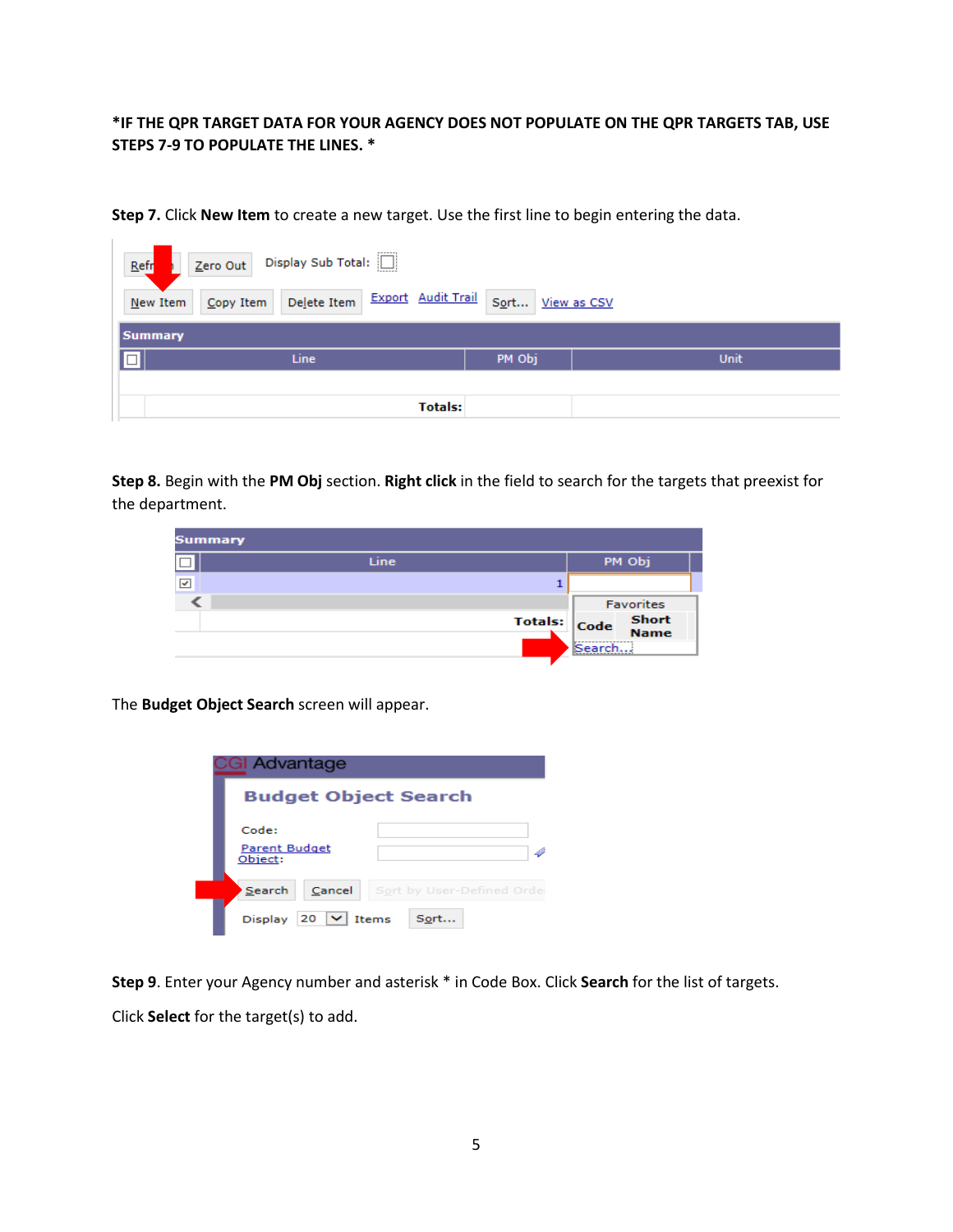| Advantage                    |                                                     |                                                                                                             |                   |                                         |
|------------------------------|-----------------------------------------------------|-------------------------------------------------------------------------------------------------------------|-------------------|-----------------------------------------|
| <b>Budget Object Search</b>  |                                                     |                                                                                                             |                   |                                         |
| Code:                        | 069*                                                | Name:                                                                                                       | Object<br>Type:   | * Element Ty<br>$\checkmark$            |
| Parent Budget<br>Object:     |                                                     |                                                                                                             | Short<br>Name:    | <b>Itemization</b><br>Type:             |
| Search<br>Cancel             | Sort by User-Defined Order                          |                                                                                                             |                   |                                         |
| Display $20 \,$ $\vee$ Items | Sort                                                |                                                                                                             |                   |                                         |
|                              | Code Name                                           |                                                                                                             | <b>Short Name</b> | Elemen<br><b>Object Type</b>            |
| Select<br>4                  |                                                     | 069-01 Incres Number of Students Who Earn A Short-Term Or Long-Term Incr # of Certi Performance Measure COA |                   |                                         |
| Select                       |                                                     | <i>♦</i> 069-02 Incres The Number of Individuals Served In Adult Education.                                 |                   | Tocr # serv adu Performance Measure COA |
| Select<br>4                  | 069-03 Conduct Peer Reviews at 12 Accs Institutions |                                                                                                             |                   | Conduct peer re Performance Measure COA |

**Step 10.** On the QPR Targets tab, enter the quarterly targets across **Quarter 1, Quarter 2, Quarter 3, and Quarter 4**. **NOTE:** The system will **NOT** automatically calculate the Annual Target column. **The Annual Target will need to entered.** 

| PM Obj | <b>Unit</b>   | Quarter 1 Target | Quarter 2 Target | Quarter 3 Target | Quarter 4 Target | <b>Annual Target</b> |
|--------|---------------|------------------|------------------|------------------|------------------|----------------------|
| 069-01 | Percentage    |                  |                  |                  |                  |                      |
| 069-02 | Percentage    |                  |                  |                  |                  |                      |
| 069-03 | <b>Number</b> |                  |                  |                  |                  | 12                   |
|        |               |                  |                  |                  |                  |                      |
|        |               |                  | 0                |                  | $\bf{o}$         | 22                   |

Continue by entering as many targets desired for the department to report quarterly performance indicators.

**Step 11.** Once all targets have been included, click **Save** at the top of the page. **Action was Successful** will appear.

Proceed to page 12 for instructions on submission of information.

## **\*DO NOT SUBMIT TO EBO THROUGH WORKFLOW IN PB**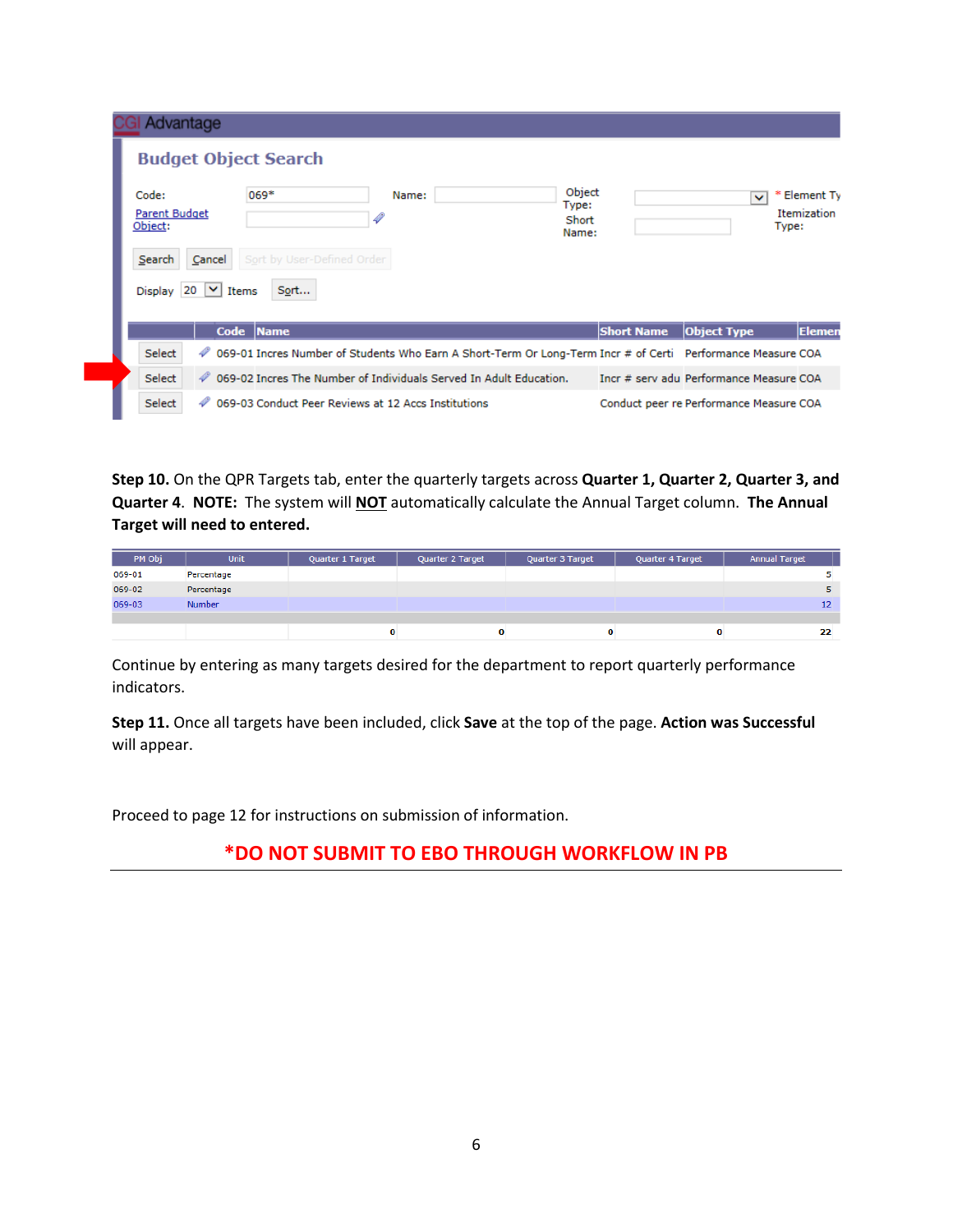## **Quarterly Performance Report (ACTUALS)**

#### **II. ACTUALS**

**Step 1.** Using the tool bar, click on **Budget Task,** then click **Formulate Budget Request** from the dropdown menu.

| Reference Data v<br>$SBFS -$                     | Projection/Allocation *<br>Security $\sqrt{ }$ | Utilities $\overline{\phantom{a}}$ | Budget Tasks =                    | Dashboards = | Integration $\sim$                                 |
|--------------------------------------------------|------------------------------------------------|------------------------------------|-----------------------------------|--------------|----------------------------------------------------|
| Site Map > Advantage Performance Budgeting       |                                                |                                    | <b>Formulate Budget Request</b>   |              |                                                    |
|                                                  |                                                |                                    | <b>Execute Ouery</b>              |              |                                                    |
| <b>Advantage Performance</b><br><b>Budgeting</b> |                                                |                                    | Rank Budget Requests              |              |                                                    |
|                                                  | Categories                                     |                                    | <b>Budget Request Filter View</b> |              |                                                    |
|                                                  | <b>Reference Data - This contains</b>          |                                    | <b>Budget Request Inbox</b>       |              |                                                    |
|                                                  | links to all the reference data in the         | SBFS -<br>SBFS da                  | Advance Budget Request Stage      |              | <b>Projection/All</b><br><b>Projection/Allocat</b> |

**Step 2.** From the **Budget Layout Selection** screen, select **QPR Q1 ACTUALS**. (\*Each quarter will require a submission of actual amounts and the available Budget Layout will correspond to the quarter that is being reported.)

|       | <b>Budget Layout Selection</b>                                                     |                                                              |  |  |
|-------|------------------------------------------------------------------------------------|--------------------------------------------------------------|--|--|
| Code: | Name:<br>Search<br>$\checkmark$<br>Layout Type:<br>Display 20 $\vee$ Items<br>Sort |                                                              |  |  |
|       | Code                                                                               | <b>Name</b>                                                  |  |  |
| 目     | <b>BUD REQ BY FUNCTION</b>                                                         | Budget Request- Forms 5 & 6                                  |  |  |
| ₿     | <b>OPR TARGETS</b>                                                                 | Quarterly Performance Targets                                |  |  |
| 目     | <b>BUD REQ BY DEPT</b>                                                             | Budget Request- Department level- Forms 1 & 3                |  |  |
| 目     | <b>OPR Q1 ACTUALS</b>                                                              | Quarter 1 Performance Actuals                                |  |  |
| 目     | PS BUD REQ E&G                                                                     | PS Restricted & Unrestricted & E & G Budget Request-Form 14  |  |  |
| 目     | PS BUD REQ AUXILIARY                                                               | PS Unrestricted Auxiliary Enterprises Bud Req - Form 14      |  |  |
| 目     | PS BUD REQ PERSONNEL                                                               | PS Restricted & Unrestricted Personnel Bud Req-Form 17       |  |  |
| 目     | PS BUD REQ HOSPITAL                                                                | Post Secondary Hospital Financial Summary Bud Req - Form 14A |  |  |
| 目     | <b>BUDGET REVISION</b>                                                             | Budget Revision - Forms 8 and 9                              |  |  |
| 目     | <b>OPERATIONS PLAN</b>                                                             | Operations Plan Forms 8                                      |  |  |
| 目     | <b>OPERATION PLANS - UN</b>                                                        | Operation Plans - Forms 8 for Universities                   |  |  |

The **Select Budget Request** screen will appear.

**Step 3**. Click **NEW** to create the Actuals form. The Header page will appear.

|     | <b>Select Budget Request</b>         |                                   |                      |                         |              |        |
|-----|--------------------------------------|-----------------------------------|----------------------|-------------------------|--------------|--------|
|     | t Code: QPR Q1 ACTUALS               | <b>Request Code:</b>              | <b>Current Rank:</b> | <b>Workflow Status:</b> | $\checkmark$ | Search |
|     | t Type: Generic V                    | Name:                             | $1 -$<br>Stage:      | <b>Archive View:</b>    | False $ v $  |        |
|     |                                      | Department:                       |                      |                         |              |        |
| New | Edit   Copy Header   Copy All   View | Save Display 20 V Items<br>Delete | Sort                 |                         |              |        |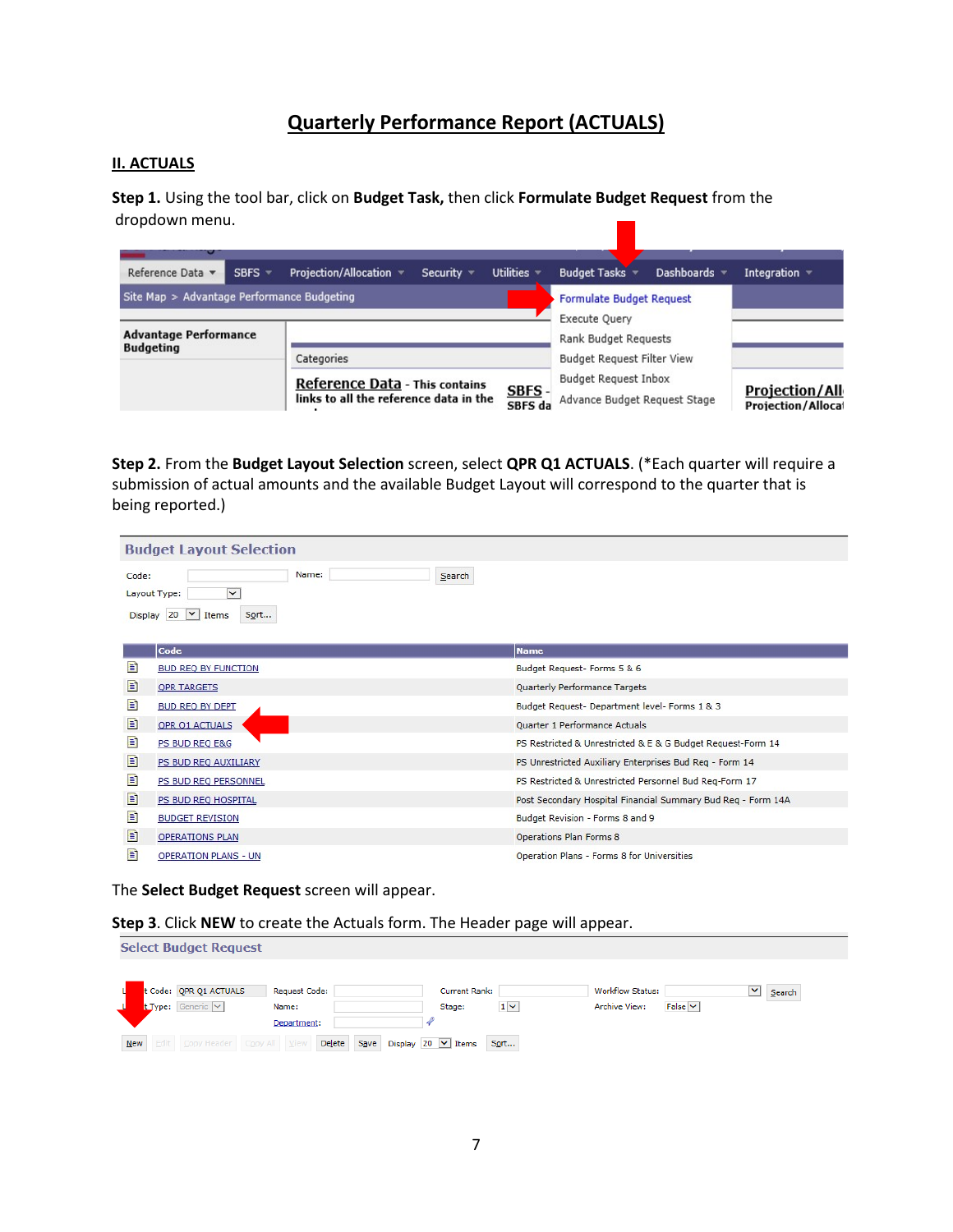**Step 4.** Complete the required fields in the **Budget Request Details** section by entering your agency information for the QPR Form as follows:

Enter the **Request Code** and the **Name** using the following format for both:

#### **REQUEST CODE EXAMPLE: 005 QPR1A 2022**

#### **NAME: 1st Quarter 2022**

Request Code and Name will change to reflect the quarter that is being reported.

**Step 5.** Enter the **Department** number in the **Dimensions** section at the bottom of the header page.

| <b>Create Budget Request</b>                                                                                         |          |                                                    |                  |  |  |  |
|----------------------------------------------------------------------------------------------------------------------|----------|----------------------------------------------------|------------------|--|--|--|
| <b>Expand All   Collapse All</b><br>$\Gamma =$ Budget Request Details $\begin{bmatrix} \cdot \\ \cdot \end{bmatrix}$ |          |                                                    |                  |  |  |  |
| * Request Code: 069 OPR1A 20**<br>* Stage:                                                                           | $1 \vee$ | * Name:<br>Ranking Type: 4<br><b>Ranking Type:</b> | 1st Quarter 20** |  |  |  |
| Description:                                                                                                         |          |                                                    |                  |  |  |  |
| Fig. Budget Request Information                                                                                      |          |                                                    |                  |  |  |  |
| Dimensions  <br>Department: 069                                                                                      |          |                                                    |                  |  |  |  |

**Step 6.** Once complete, click **Save** at the top of the page. The **Action was Successful** message will appear.

| al Advantage               |                                    |                        |
|----------------------------|------------------------------------|------------------------|
|                            | ⊙                                  | Action was successful. |
| Back<br>Save               |                                    |                        |
| <b>Edit Budget Request</b> | QPR Q1 Actuals Document Management |                        |
| <b>Notify</b>              |                                    |                        |

Supplementary tabs will emerge that will allow you to enter the actual amounts for each performance measure. The tabs are: **QPR Q1 Actuals** and **Document Management**.

**Step 7.** All performance measures (PM) objectives, units of measure and targets previously identified should automatically appear. **\*\*IF THE DATA HAS NOT PRE-POPULATED**, **CLICK UPDATE PRELOAD.**

**Step 8.** Enter the data for each objective in the **Quarter 1 Actuals** column.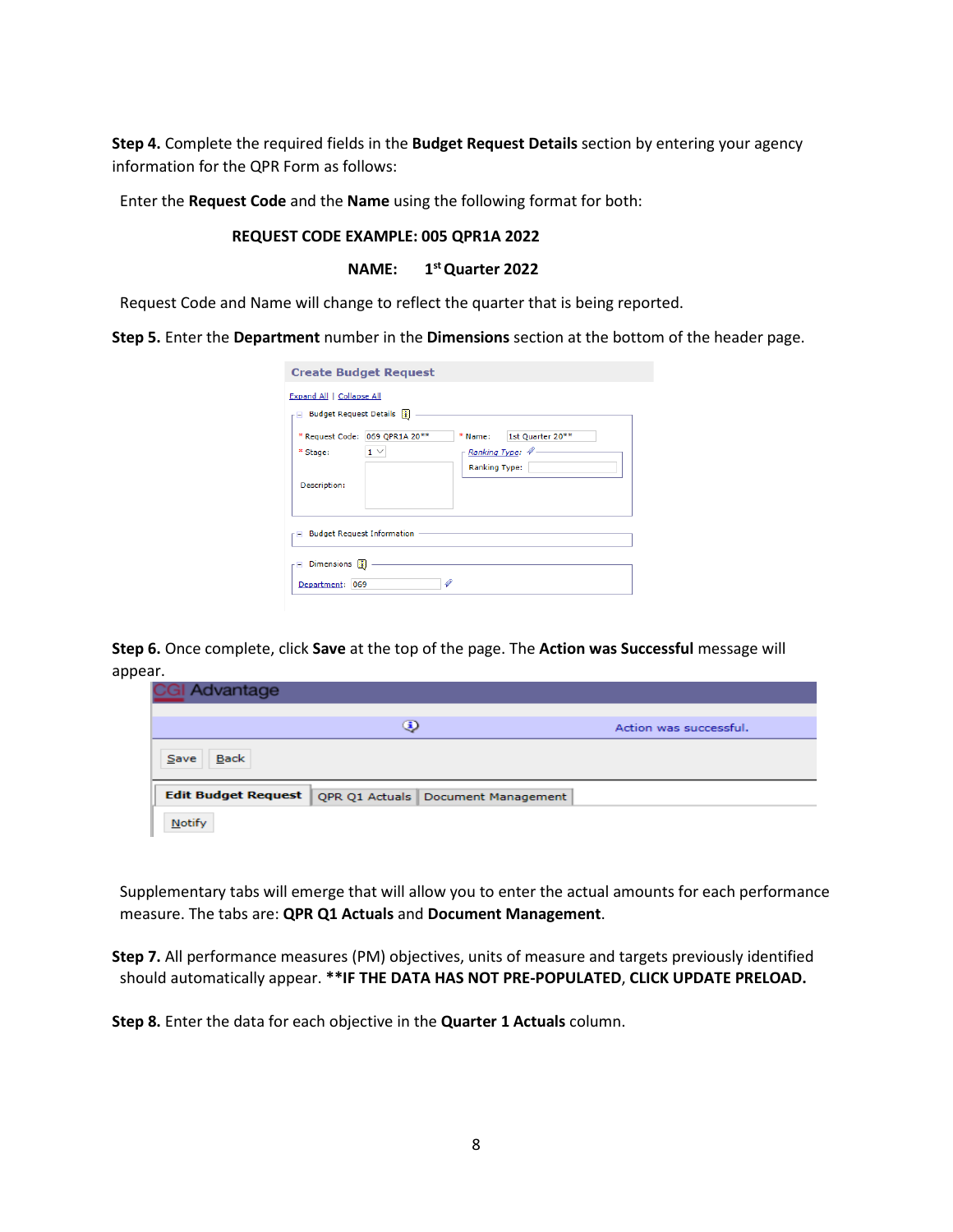| Refresh                 | Zero Out   Update Preload   Display Sub Total: |                                                 |                |                                 |                   |
|-------------------------|------------------------------------------------|-------------------------------------------------|----------------|---------------------------------|-------------------|
| New Item                | Copy Item                                      | Delete Item Export Audit Trail Sort View as CSV |                |                                 |                   |
| <b>Summary</b>          |                                                |                                                 |                |                                 |                   |
| $\overline{\Box}$       | Line                                           | PM Obj                                          | Unit           | First Quarter<br>Target<br>2016 | Quarter 1 Actuals |
| $\overline{\mathsf{v}}$ |                                                | 1 005-01                                        | <b>Dollars</b> | 28,500,000                      |                   |
|                         |                                                | <b>Totals:</b>                                  |                | 28,500,000                      | 0                 |

**Step 9.** Once all actuals data for each measure has been included, click **Save** at the top of the page. The **Action was Successful** message will appear.

**Step 10.** Generate the report in infoAdvantage using the **ABUD-QPR-001 Quarterly Performance Report.**

| User Prompt Input *  |                                     |  |
|----------------------|-------------------------------------|--|
| Advanced a Run       |                                     |  |
| Enter Department(s): |                                     |  |
| 005                  |                                     |  |
|                      |                                     |  |
|                      | <b>Run Report for CV or FY:</b>     |  |
| CY                   |                                     |  |
|                      | <b>Enter Performance Plan Code:</b> |  |

Click **Advanced** and use the following prompts:

- Enter Department: **3-Digit Agency Number**
- Run Report for CY or FY:
	- o For quarterly reporting input **CY** (Current Year) in the prompt.
	- o **Always use a capitalized CY.**
- Enter Performance Plan Code: **20\*\* STATEWIDE AL**

Review the report for accuracy and if edits need to be made return to the Performance Budgeting application. If the report is accurate, you are finished. Print and retain copies for your records.

#### **YOU HAVE SUCCESSFULLY COMPLETED ENTERING THE DEPARTMENT ACTUALS.**

#### **\*\*DO NOT SUBMIT THROUGH WORKFLOW\*\***

**NOTE:** You will never use the **Document Management** tab within Performance Measures. After each quarter, EBO will access all department reports and consolidate for reporting purposes.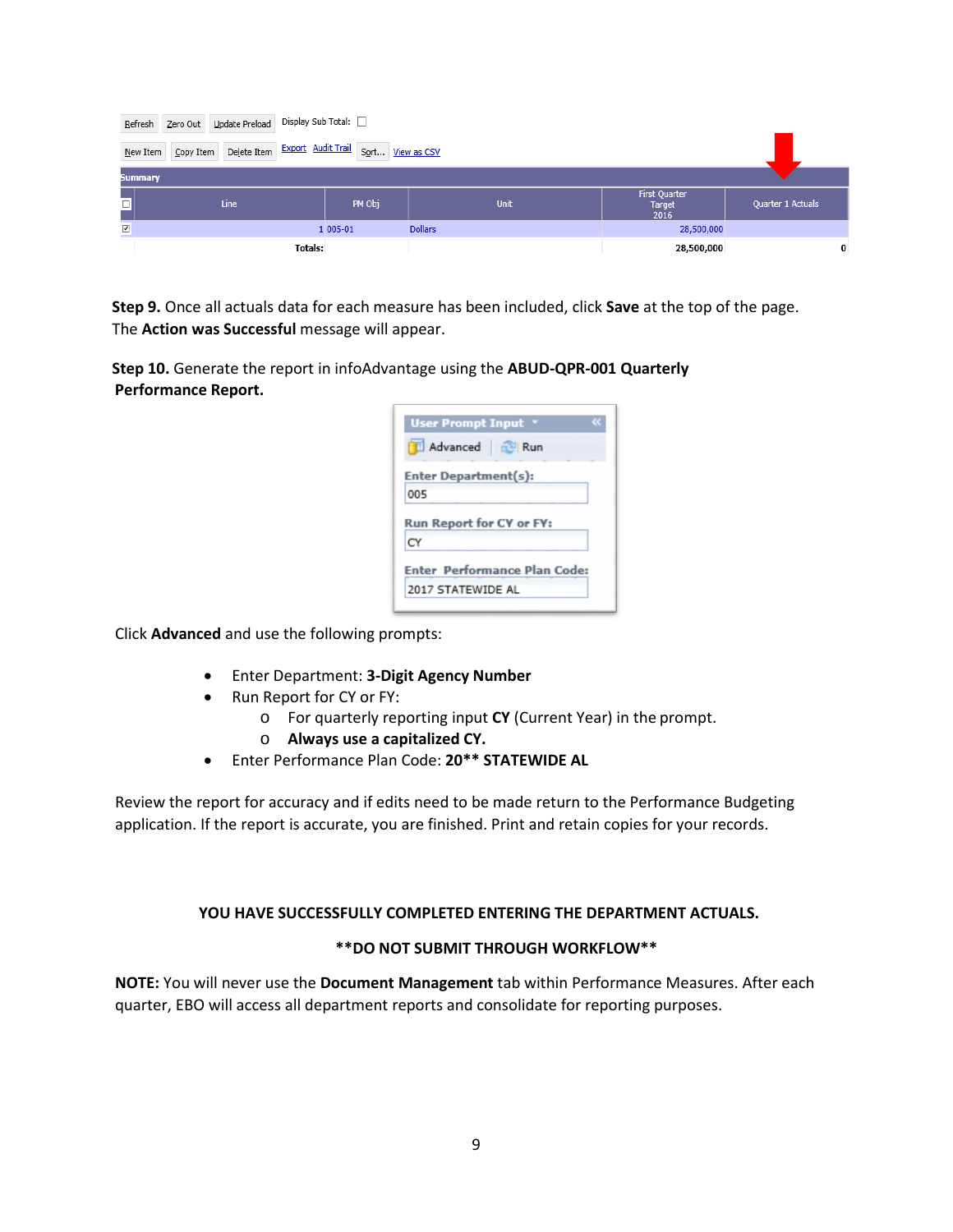## **SUBMISSION OF QUARTERLY PERFORMANCE TARGETS**

## **TO THE EXECUTIVE BUDGET OFFICE**

#### **Annual Fiscal Year Operations Plan Submissions**

The Quarterly Performance Report, ABUD-QPR-001, should be generated in CGI InfoAdvantage. Once the report is created you should EXPORT the report as a PDF and save the report to your PC. Print a copy of the report and review the data for completeness and accuracy. Return to the Operations Plan-Form 8 in Performance Budgeting (PB) and attach the finalized QPR Targets report as a PDF to the Document Management tab along with other documents required for submission of the annual Operations Plan. Annual Operation Plans will not be approved without the submission of the annual QPR goals and targets.

| <b>fill Advanced a</b> Run                               |  |
|----------------------------------------------------------|--|
| Enter Department(s):<br>069                              |  |
| <b>Run Report for CY or FY:</b><br>FY                    |  |
| <b>Enter Performance Plan Code:</b><br>20** STATEWIDE AL |  |

#### **PROMPTS:**

- Click Advanced.
- Enter Department Number: 3-digit Agency Number
- Run Report for FY:
	- o For **QPR Target** submissions, input **FY (Future Year)** in the prompt.
- Search Performance Plan Code: 20\*\* STATEWIDE AL

#### **Quarterly (4) Submissions throughout the Fiscal Year**

EBO will continue to send out reminders when Quarterly Performance Actuals are due. The QPR Actual forms will remain open for 30 days after each quarter ends. Agencies should log into Performance Budgeting to report actuals at the end of each quarter.

Once the Quarterly Performance Report, ABUD-QPR-001, report is generated please print a copy of the report and review the data for completeness and accuracy. Send your budget analyst a courtesy email notifying them that the Quarterly data has been entered. \* **DO NOT click Submit and move QPR through workflow. At the end of the quarter EBO will access all agency reports to create a statewide report that will be posted to our website**.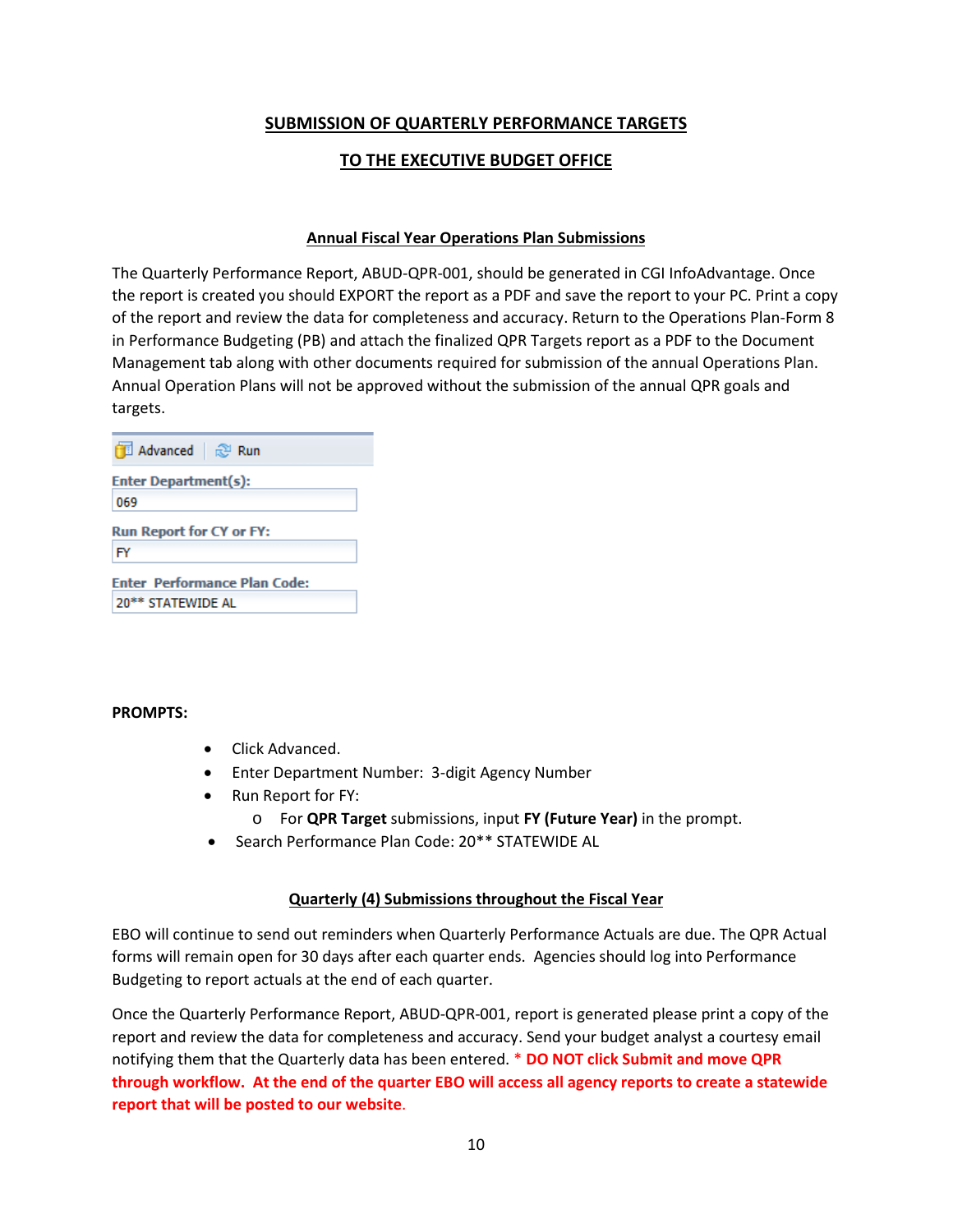## **Below is an example of a completed Quarterly Performance Targets Report that will be submitted with the Operations Plan:**

| <b>Report ID:</b><br>STAARS-QPR-0001                                                  |                   | <b>State of Alabama</b>                                                                                                                                                                |             |
|---------------------------------------------------------------------------------------|-------------------|----------------------------------------------------------------------------------------------------------------------------------------------------------------------------------------|-------------|
| <b>Report Date: 4/30/20</b><br>Report Time: 11:47:01 AM<br>Report ID: STAARS-QPR-0001 |                   | <b>Quarterly Performance Report</b>                                                                                                                                                    |             |
|                                                                                       |                   | <b>Fiscal Year</b>                                                                                                                                                                     |             |
|                                                                                       |                   | <b>State of Alabama</b>                                                                                                                                                                |             |
|                                                                                       |                   | <b>Cover Page</b>                                                                                                                                                                      |             |
| <b>Parameters and Prompts</b>                                                         |                   |                                                                                                                                                                                        |             |
| Department(s):                                                                        | 038               |                                                                                                                                                                                        |             |
| CY or FY:                                                                             | <b>FY</b>         |                                                                                                                                                                                        |             |
| <b>Performance Plan:</b>                                                              | 2020 STATEWIDE AL |                                                                                                                                                                                        |             |
|                                                                                       |                   |                                                                                                                                                                                        |             |
|                                                                                       |                   |                                                                                                                                                                                        |             |
|                                                                                       |                   |                                                                                                                                                                                        |             |
|                                                                                       |                   |                                                                                                                                                                                        |             |
|                                                                                       |                   |                                                                                                                                                                                        |             |
|                                                                                       |                   |                                                                                                                                                                                        |             |
|                                                                                       |                   |                                                                                                                                                                                        |             |
|                                                                                       |                   |                                                                                                                                                                                        |             |
|                                                                                       |                   |                                                                                                                                                                                        |             |
|                                                                                       |                   |                                                                                                                                                                                        |             |
|                                                                                       |                   |                                                                                                                                                                                        |             |
|                                                                                       |                   |                                                                                                                                                                                        |             |
|                                                                                       |                   |                                                                                                                                                                                        |             |
| STAARS-QPR-0001<br><b>Report ID:</b>                                                  |                   | <b>State of Alabama</b>                                                                                                                                                                | Page 1 of 4 |
| Report Date: 4/30/20                                                                  |                   | <b>Quarterly Performance Report</b>                                                                                                                                                    |             |
| <b>Report Time: 11:44:42 AM</b><br>Report ID: STAARS-QPR-0001                         |                   | <b>Fiscal Year 2020</b><br><b>State of Alabama</b>                                                                                                                                     |             |
|                                                                                       |                   |                                                                                                                                                                                        |             |
| Department: 038 - Insurance                                                           |                   |                                                                                                                                                                                        |             |
|                                                                                       |                   |                                                                                                                                                                                        |             |
|                                                                                       |                   | Mission: To serve the people of Alabama by regulating the insurance industry, providing consumer protection, promoting market stability, and enforcing fire safety standards and laws. |             |

Vision: To be the recognized benchmark for departments of insurance throughout the nation in meeting the challenges of regulating a dynamic, diverse, and global industry and ensuring our citizens'<br>protection from fire, fra

#### **Annual Goals**

| 01             | Protect the public from unfair and illegal practices involving insurance by regulating persons engaged in the sale of insurance by providing counseling and assistance to the public and by<br>monitoring compliance with state laws and through competent regulation of rates and policies for insurance and Preneed markets |
|----------------|-------------------------------------------------------------------------------------------------------------------------------------------------------------------------------------------------------------------------------------------------------------------------------------------------------------------------------|
| 02             | To efficiently ensure that insurers and other regulated entities doing business in Alabama are financially sound and in compliance with applicable law.                                                                                                                                                                       |
| 0 <sub>3</sub> | Protect the public from loss of life and property due to fire or explosion.                                                                                                                                                                                                                                                   |

#### 01 - Complete the licensing process in prompt fashion.

|      |                                           | <b>First Quarter</b> |               |               | <b>Second Quarter</b> |               | <b>Third Quarter</b> | <b>Fourth Quarter</b> |               | <b>Annual</b> |               |
|------|-------------------------------------------|----------------------|---------------|---------------|-----------------------|---------------|----------------------|-----------------------|---------------|---------------|---------------|
| Goal | Unit                                      | <b>Target</b>        | <b>Actual</b> | <b>Target</b> | <b>Actual</b>         | <b>Target</b> | <b>Actual</b>        | <b>Target</b>         | <b>Actual</b> | <b>Target</b> | <b>Actual</b> |
| 01   | Licenses<br><b>Processed in</b><br>3 Days | 100                  |               | 100           |                       | 100           |                      | 100                   |               | 100           |               |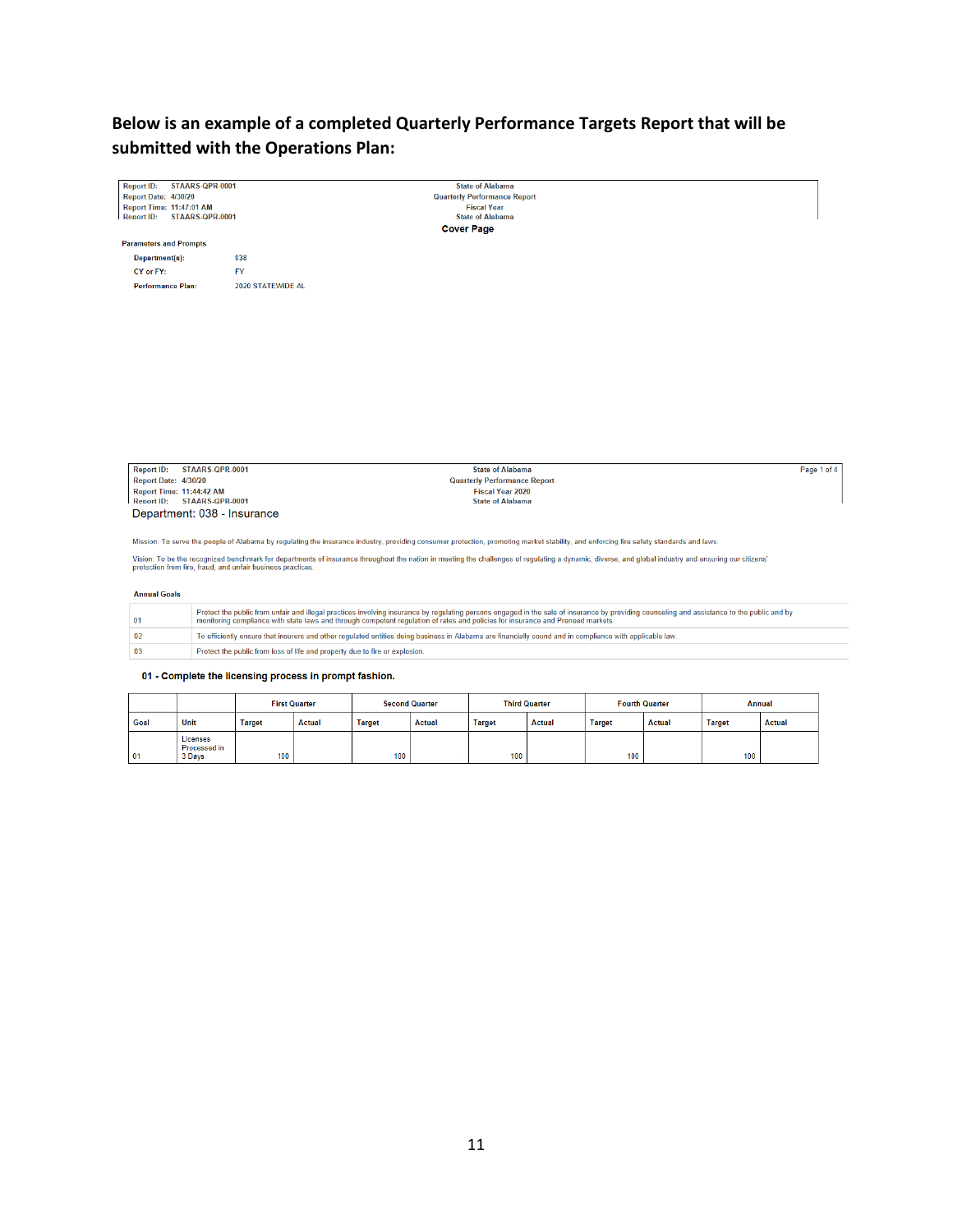#### **MISSION, VISION, GOALS AND PERFORMANCE MEASURES**

EBO recommends reviewing the Mission, Vision, Goals, and Performance Measures for accuracy. Changes can only be made when entering QPR Targets that are due with the Operation Plan submission. If changes are necessary for the Mission, Vision, Goals, or Performance Measures (Targets), review and **CONTACT YOUR BUDGET ANALYST** for any edits.

#### **MISSION/VISION**

**Step 1.** Under the **Reference Data** category, select **Performance Budgeting**.

| <b>CGI Advantage</b>                                               |                                                                                                                                                                                                                                                                                                                                                                                                                                                                      |                                                                                                                                                                                                                                                                                                                                                                                                           |
|--------------------------------------------------------------------|----------------------------------------------------------------------------------------------------------------------------------------------------------------------------------------------------------------------------------------------------------------------------------------------------------------------------------------------------------------------------------------------------------------------------------------------------------------------|-----------------------------------------------------------------------------------------------------------------------------------------------------------------------------------------------------------------------------------------------------------------------------------------------------------------------------------------------------------------------------------------------------------|
| Projection/Allocation =<br>Reference Data ▼<br>SBFS $\overline{ }$ | Utilities $\sim$<br>Budget Tasks -<br>Dashboards =<br>Security $\sim$                                                                                                                                                                                                                                                                                                                                                                                                | Integration $\sim$                                                                                                                                                                                                                                                                                                                                                                                        |
| Site Map > Advantage Performance Budgeting                         |                                                                                                                                                                                                                                                                                                                                                                                                                                                                      |                                                                                                                                                                                                                                                                                                                                                                                                           |
| <b>Advantage Performance Budgeting</b>                             |                                                                                                                                                                                                                                                                                                                                                                                                                                                                      |                                                                                                                                                                                                                                                                                                                                                                                                           |
|                                                                    | Categories                                                                                                                                                                                                                                                                                                                                                                                                                                                           |                                                                                                                                                                                                                                                                                                                                                                                                           |
|                                                                    | Reference Data - This contains links to all the<br>reference data in the system.                                                                                                                                                                                                                                                                                                                                                                                     | SBFS - This contains links to all the SBFS data in the system.                                                                                                                                                                                                                                                                                                                                            |
|                                                                    | Consolidations - This contains all the consolidation links.<br>Dimensions - This contains all the dimension links.<br>Budget Forms - This contains all the Budget Form links.<br>Performance Budgeting - This contains all the Performance<br>Budgeting definition links.<br>Budget Ranking - This contains all the Budget Ranking<br>definition links.<br><b>Queries - This contains links to Queries.</b><br>Workflow - The following are Workflow-specific links. | Positions, Employees and Assignments - This contains links to<br>Positions, Employees and Assignments.<br>Benefits and Supplemental - This contains links to Benefits and<br>Supplemental.<br>Class, Category and Other - This contains links to Class, Category<br>and Other.<br>Salary Tables - This contains links to Salary Tables.<br>Salary Projections - This contains links to Salary Projection. |
|                                                                    | Utilities - Links to utilities.                                                                                                                                                                                                                                                                                                                                                                                                                                      | <b>Budget Tasks</b> - This contains links to independent Views.                                                                                                                                                                                                                                                                                                                                           |
|                                                                    | Import / Export - This contains links to all Import / Export<br>data.<br>Rollover - This contains links to rollover.<br>ECM - This contains links to all ECM Integration data.                                                                                                                                                                                                                                                                                       |                                                                                                                                                                                                                                                                                                                                                                                                           |



| <b>GI Advantage</b>                                                                                                                                                                       |                                                                                                                                                                                                    |
|-------------------------------------------------------------------------------------------------------------------------------------------------------------------------------------------|----------------------------------------------------------------------------------------------------------------------------------------------------------------------------------------------------|
| Reference Data $\overline{\phantom{a}}$ SBFS $\overline{\phantom{a}}$ Projection/Allocation $\overline{\phantom{a}}$ Security $\overline{\phantom{a}}$ Utilities $\overline{\phantom{a}}$ | <b>Budget Tasks</b>                                                                                                                                                                                |
| Advantage Performance Budgeting > Reference Data > Performance Budgeting                                                                                                                  |                                                                                                                                                                                                    |
| <b>Performance Budgeting</b>                                                                                                                                                              | Pages<br><b>Performance Missions</b><br><b>Performance Goals</b><br>Performance Objectives<br>Performance SubObjectives<br><b>Annual Performance Goals</b><br>Performance Measure Type Maintenance |
|                                                                                                                                                                                           | Performance Plans                                                                                                                                                                                  |

The **Performance Missions Maintenance** screen will appear.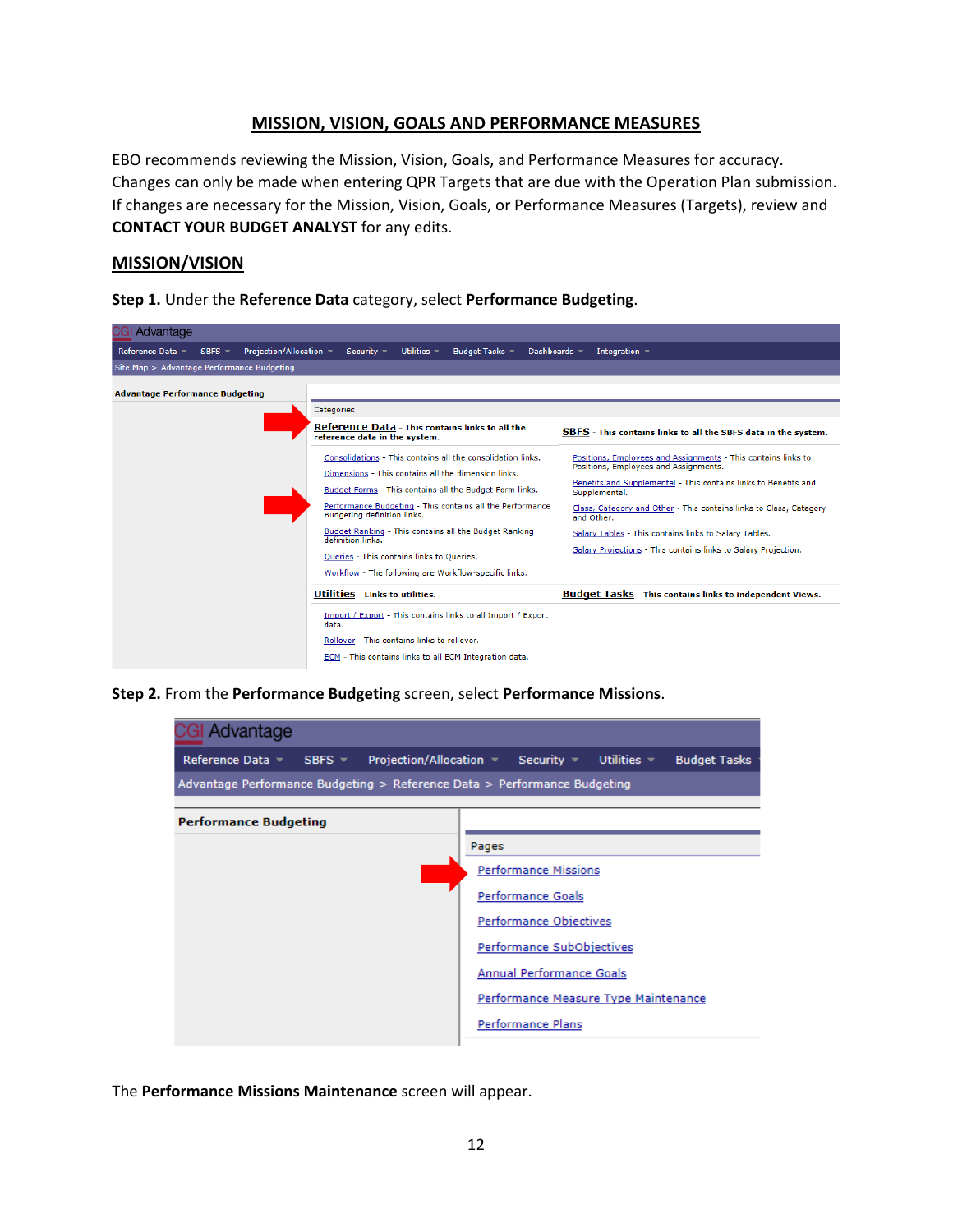**Step 3.** In the **Code** field enter the **Department 3-digit number** (include the asterisk). Click **Search.**

**Step 4.** Select the code for your department.

| Advantage Performance Budgeting > Reference Data > Performance Budgeting > Performance Missions Maintena |
|----------------------------------------------------------------------------------------------------------|
| <b>Performance Missions Maintenance</b>                                                                  |
| N-<br>Code: $038*$<br>Search                                                                             |
| Display $ 20 \rangle$ Thems<br>Edit<br>View<br><b>New</b><br><b>Delete</b><br>Save<br>Sort               |
|                                                                                                          |
| Code<br>038-MISSION                                                                                      |

**Step 5.** Click **VIEW** to verify the Performance Mission Detail Information.

**Step 6.** Under the **Performance Mission Detail Information** section, review the Mission and Vision of the department. The Mission and Vision are in the same location, continue scrolling down until you see the Vision statement.

| <b>Performance Mission Detail Information</b>                                                                                                                                                                                                                                                                    |  |  |  |  |  |
|------------------------------------------------------------------------------------------------------------------------------------------------------------------------------------------------------------------------------------------------------------------------------------------------------------------|--|--|--|--|--|
| Mission: The Alabama Community College System has<br>direct responsibility to the Alabama Community College<br>System Board of Trustees for the direction and supervision<br><b>Mission Text:</b><br>of educational programs and services provided by the<br>Alabama Community College System. The System Office |  |  |  |  |  |
| Performance Mission Detail Information                                                                                                                                                                                                                                                                           |  |  |  |  |  |
|                                                                                                                                                                                                                                                                                                                  |  |  |  |  |  |

**Step 7.** Once complete, click **Performance Budgeting** in the Task Bar at the top of the page.

**NOTE: \*If changes need to be made for the Mission or Vision. \*CONTACT YOUR BUDGET ANALYST**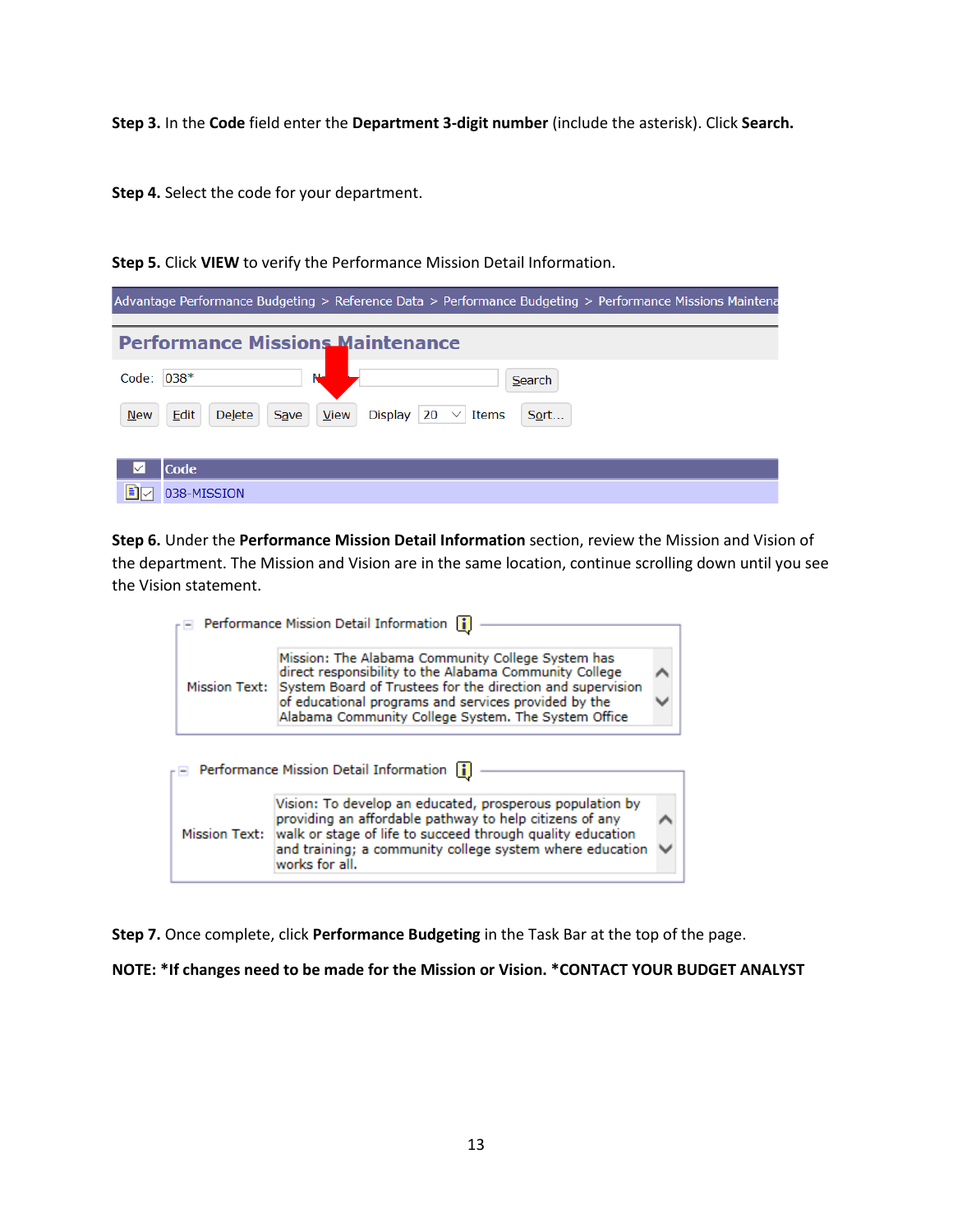## **GOALS**

**Step 8.** Using the task bar at the top of the screen, return to the **Reference Data** screen.

| Reference Data ▼ SBFS ▼ Projection <mark>Departion マ Security マ Utilities マ Budget Tasks マ Dashboards マ Integration マ</mark> | <b>CGI Advantage</b> |  |  |  |  |  |
|------------------------------------------------------------------------------------------------------------------------------|----------------------|--|--|--|--|--|
|                                                                                                                              |                      |  |  |  |  |  |
| Advantage Performance Budgeting > Reference Data > Performance Budgeting > Performance Missions > Performance Mission View   |                      |  |  |  |  |  |

**Step 9**. Select **Performance Budgeting** under the Categories section. The **Performance Budgeting** Screen will appear.

| <b>Reference Data</b> |                                                                                       |
|-----------------------|---------------------------------------------------------------------------------------|
|                       | Categories                                                                            |
|                       | Consolidations - This contains all the consolidation links.                           |
|                       | Dimensions - This contains all the dimension links.                                   |
|                       | Budget Forms - This contains all the Budget Form links.                               |
|                       | Performance Budgeting - This contains all the Performance Budgeting definition links. |
|                       | Budget Ranking - This contains all the Budget Ranking definition links.               |
|                       | Queries - This contains links to Queries.                                             |
|                       | Workflow - The following are Workflow-specific links.                                 |

**Step 10.** From the **Performance Budgeting** screen, select **Performance Goals**.

| <b>Performance Budgeting</b> |                                      |
|------------------------------|--------------------------------------|
|                              | Pages                                |
|                              | <b>Performance Missions</b>          |
|                              | <b>Performance Goals</b>             |
|                              | <b>Performance Objectives</b>        |
|                              | Performance SubObjectives            |
|                              | Annual Performance Goals             |
|                              | Performance Measure Type Maintenance |
|                              | <b>Performance Plans</b>             |

The **Performance Goals Maintenance** screen will appear.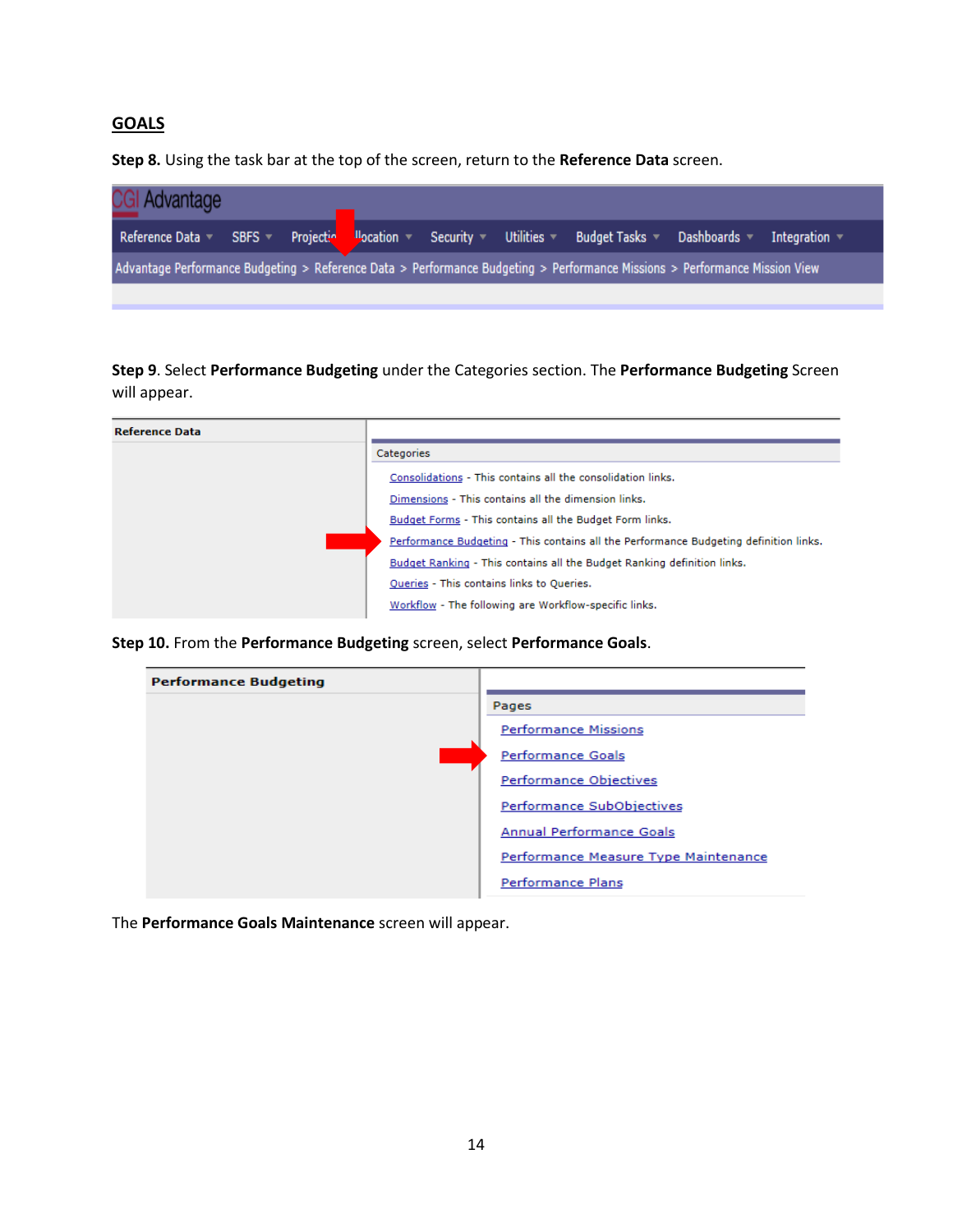| CGI Advantage                                                              |                               |                                                                   |                  |  |  |
|----------------------------------------------------------------------------|-------------------------------|-------------------------------------------------------------------|------------------|--|--|
| Reference Data $\sim$                                                      | SBFS $\overline{ }$           | Projection/Allocation $\blacktriangledown$<br>Security $\equiv$   | <b>Utilities</b> |  |  |
| Advantage Performance Budgeting > Reference Data > Performance Budgeting > |                               |                                                                   |                  |  |  |
|                                                                            |                               |                                                                   |                  |  |  |
| <b>Performance Goals Maintenance</b>                                       |                               |                                                                   |                  |  |  |
| Code:                                                                      | Name:                         |                                                                   | Search           |  |  |
| Edit  <br><b>New</b>                                                       | View<br>Save<br><b>Delete</b> | Display 20 $\vert \vee \vert$ Items                               | Sort             |  |  |
|                                                                            |                               | Item Page: 1 2 3 4 5 6 7 8 9 10 11 12 13 14 15 16 17 18 19 20 ▷ D |                  |  |  |

**Step 11.** In the **Code** field enter the **3-digit Department number** (include the asterisk). Click **Search.**

**Step 12.** Select the Goal for your department.

**Step 13.** Click **VIEW** to review the selected Goal. Check the information in the **Description** box for accuracy.

| <b>Performance Goals Maintenance</b> |                               |                                                   |        |  |
|--------------------------------------|-------------------------------|---------------------------------------------------|--------|--|
| Code: 038*                           |                               | $\sim$                                            | Search |  |
| <b>New</b>                           | Edit<br><b>Delete</b><br>Save | Display $ 20 \rangle \vee  $ Items<br><b>View</b> | Sort   |  |

|    | <b>Code</b>                         | <b>Name</b>                                                  |
|----|-------------------------------------|--------------------------------------------------------------|
|    | <b>D</b> <sub>O</sub> 038-GOAL-001  | Protect the public from unfair and illegal practices involvi |
|    | $\boxed{\blacksquare}$ 038-GOAL-002 | To efficiently ensure that insurers and other regulated enti |
| EГ | 038-GOAL-003                        | Protect the public from loss of life and property due to fir |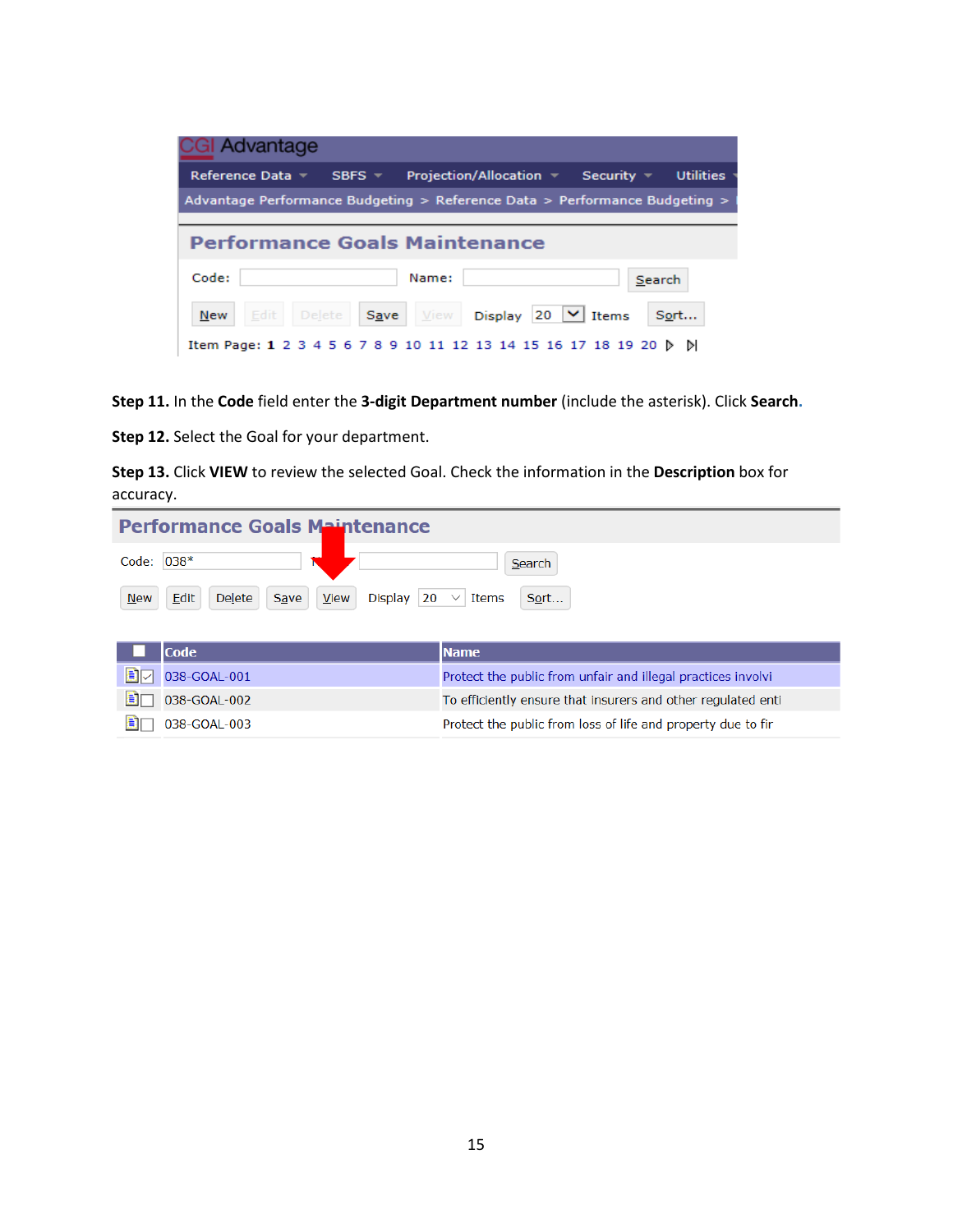| <b>Performance Goal View</b>     | Performance Allocations<br>Milestones  <br>Documentation                                           |  |
|----------------------------------|----------------------------------------------------------------------------------------------------|--|
| <b>Expand All   Collapse All</b> |                                                                                                    |  |
| <b>Basic Information</b>         |                                                                                                    |  |
| Code:                            | 038-GOAL-001                                                                                       |  |
| Security Organization:           | <b>DEPT-038</b>                                                                                    |  |
| Name:                            | Protect the public from                                                                            |  |
| Short Name:                      | Protect the pub                                                                                    |  |
| Description:                     | Protect the public<br>from unfair and<br>illegal practices<br>involving insurance<br>by regulating |  |
| Initiator:                       |                                                                                                    |  |
| <b>Detail Information</b>        |                                                                                                    |  |

## **\*\*IF CHANGES NEED TO BE MADE FOR ANY OF THE GOALS, CONTACT YOUR BUDGET ANALYST. \*\***

**Step 14.** Once complete, return to Reference Data in the task bar at the top of the screen.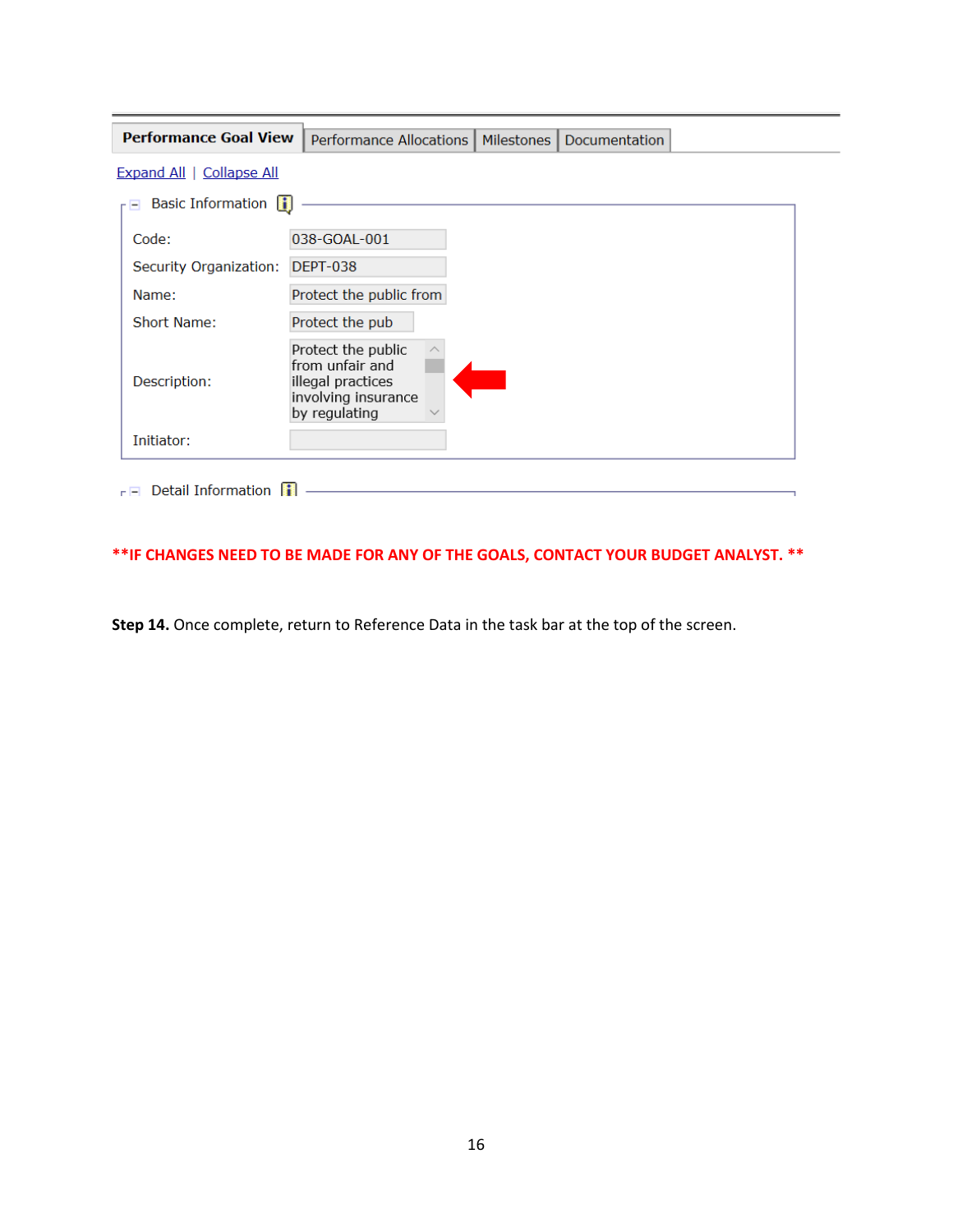#### **PERFORMANCE MEASURES**

**Step 15.** Using the path at the top of the screen, return to the **Reference Data** screen.

| Projection/Allocation $\forall$ Security $\forall$ Utilities $\forall$ Budget Tasks $\forall$ Dashboards $\forall$<br>Reference Data $\sqrt{ }$<br>$SBFS =$<br>Integration $\sim$ |
|-----------------------------------------------------------------------------------------------------------------------------------------------------------------------------------|
|                                                                                                                                                                                   |
| Advantage Performance Budgeting > Reference Data > Performance Budgeting > Performance Goals > Performance Goal View                                                              |
|                                                                                                                                                                                   |
| э<br>Action was successful.                                                                                                                                                       |

**Step 16**. Select **Dimensions** under the Categories section.

Reference Data  $\sqrt{ }$ SBFS  $\neq$ Projection/Allocation  $\sqrt{*}$  Security  $\sqrt{*}$  Utilities  $\sqrt{*}$ Budget Tasks Dashboards  $\star$ Integration  $\sim$ Advantage Performance Budgeting > Reference Data > Performance Budgeting > Performance Goals > Performance Goal View

| <b>Reference Data</b> |                                                                                       |
|-----------------------|---------------------------------------------------------------------------------------|
|                       | Categories                                                                            |
|                       | Consolidations - This contains all the consolidation links.                           |
|                       | Dimensions - This contains all the dimension links.                                   |
|                       | Budget Forms - This contains all the Budget Form links.                               |
|                       | Performance Budgeting - This contains all the Performance Budgeting definition links. |
|                       | Budget Ranking - This contains all the Budget Ranking definition links.               |
|                       | Queries - This contains links to Queries.                                             |
|                       | Workflow - The following are Workflow-specific links.                                 |

The **Dimensions** screen will appear.

|  | Step 17. From the Dimensions screen, select Budget Object Maintenance. |  |  |
|--|------------------------------------------------------------------------|--|--|
|--|------------------------------------------------------------------------|--|--|